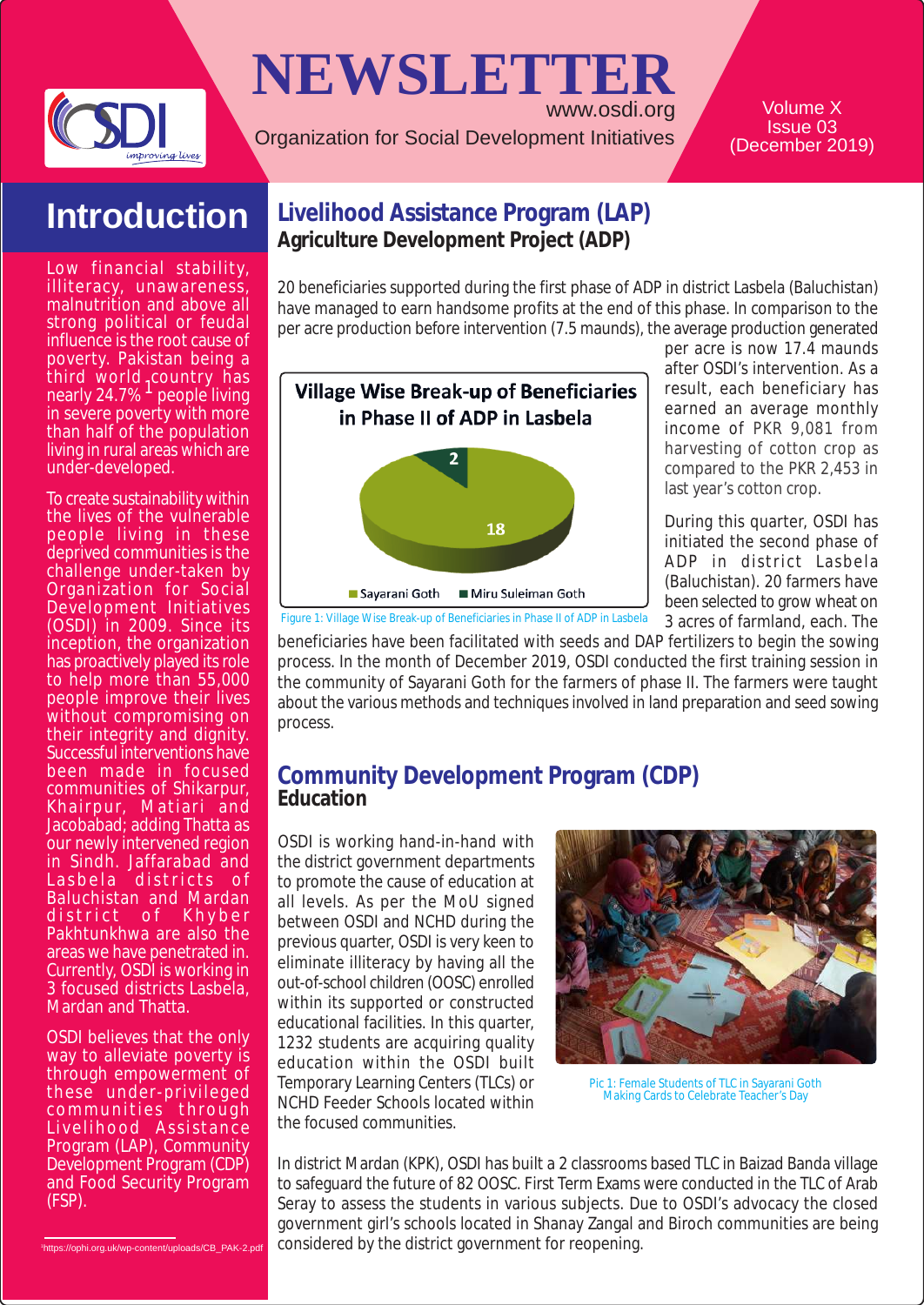For the 430 OOSC of Yaqoob Jokhio community in district Thatta (Sindh), OSDI has constructed a 2 classrooms based TLC.



Pic 2: Founder Trustee while addressing the audience in Exam Hall inauguration

300 students are currently enrolled in this school amongst which 140 are boys and 160 girls. OSDI has facilitated this TLC with basic classroom equipment and material such as teachers' tables, chairs, floor mats, white boards with stands, water cooler and other accessories. To train and educate the teachers appointed by NCHD, OSDI conducted a teachers training workshop in collaboration with NCHD in which both the TLC teachers and 5 members of School Management Committee (SMC) participated.

Founder Trustee of OSDI – Mr. Aasim A. Siddiqui inaugurated the examination hall of Frontier Constabulary Public School (FCPS) in Bela, district Lasbela (Baluchistan) on 28<sup>th</sup> September 2019. This 50 ft \* 20 ft examination hall has been constructed with a 10ft \* 20ft passageway

> built TLC which has been recently completed. Sports equipment was also given to the class teacher by OSDI to encourage and motivate the students in extra-curricular activities. Full filling our commitment, 2 NCHD Feeder Schools were constructed by OSDI in the vulnerable communities of Mitha Sheikh and revenue village of Chak Kaleri in which 113 students are currently enrolled. Furthermore, OSDI facilitated 5 NCHD Feeder Schools with classroom equipment and furniture. Altogether, 264 students are being

> OSDI has provided free medical treatment, consultation and medication to 1,483 ailing people during this quarter. Amongst these patients, 591

to hold assessments and tests. Students of TLC in Chib Sheikh community, appeared for their first mid-term examinations during the month of September 2019. In the TLC of Sayarani Goth, students celebrated the Teacher's day amidst enthusiasm. OSDI shifted the 31 students of Pini Ladhoo Goth in the one classroom

educated in these schools.

**Health-care**

| <b>TLC Name</b>          | <b>Male</b> | <b>Female</b> |
|--------------------------|-------------|---------------|
| <b>TLC Sayarani Goth</b> | 60          | 30            |
| <b>TLC Chamasara</b>     | 21          | 40            |
| <b>TLC Pini Ladhoo</b>   | 12          | 19            |

Table 1: Gender wise break-up of Students enrolled in TLCs



Figure 2: Students Enrolled in NCHD Feeder Schools

in the most suitable manner. 8 critical patients of district Mardan were referred to the nearest Government Hospital facility for further treatment. In district Thatta, OSDI has recently conducted the first training session on Malaria Prevention & Control Program. Under this program the participants were taught about the various ways to control malaria disease. Beneficiaries were taught to maintain the hygiene of their surroundings and homes



Pic 3: Students of TLC in Yaqoob Jokhio Goth Being De-Wormed

to avoid the spreading of this epidemic disease.

Students were de-wormed under School Based De-Worming Project (SBDW) across all 3 districts of OSDI i.e. Mardan (KPK), Lasbela (Baluchistan) and Thatta (Sindh). 1070 students from 8 schools participated in the 7<sup>th</sup> phase of this project. The students were facilitated with a single dose of zyntel syrup after which 250ml of

milk pack was also provided to them along with energy biscuits. OSDI's Health Assistant delivered training sessions on the importance of personal health & hygiene. Later on, the students were engaged to learn the handwashing technique.

were male patients and 892 were females. It was observed that the patients mostly suffered from Respiratory Tract Infection (RTI), Urinary Tract Infection (UTI), Anemia or General Body Weakness. The doctors and paramedical staff appointed by OSDI carefully checked each patient and facilitated them **Village District Male Female Total Patients Patients Patients** 515 **GMC Yagoob Jokhio Thatta** 180 335 **GMC Sayarani Goth3** Lasbela 205 306 511 **GMC Prrang Dara** 103 104 207 **GMC Baizad Banda** Mardan 103 147 250

Table 2: Patients treated during free GMCs



591

892

1483

Figure 3: Students De-Wormed in Phase VII of SBDW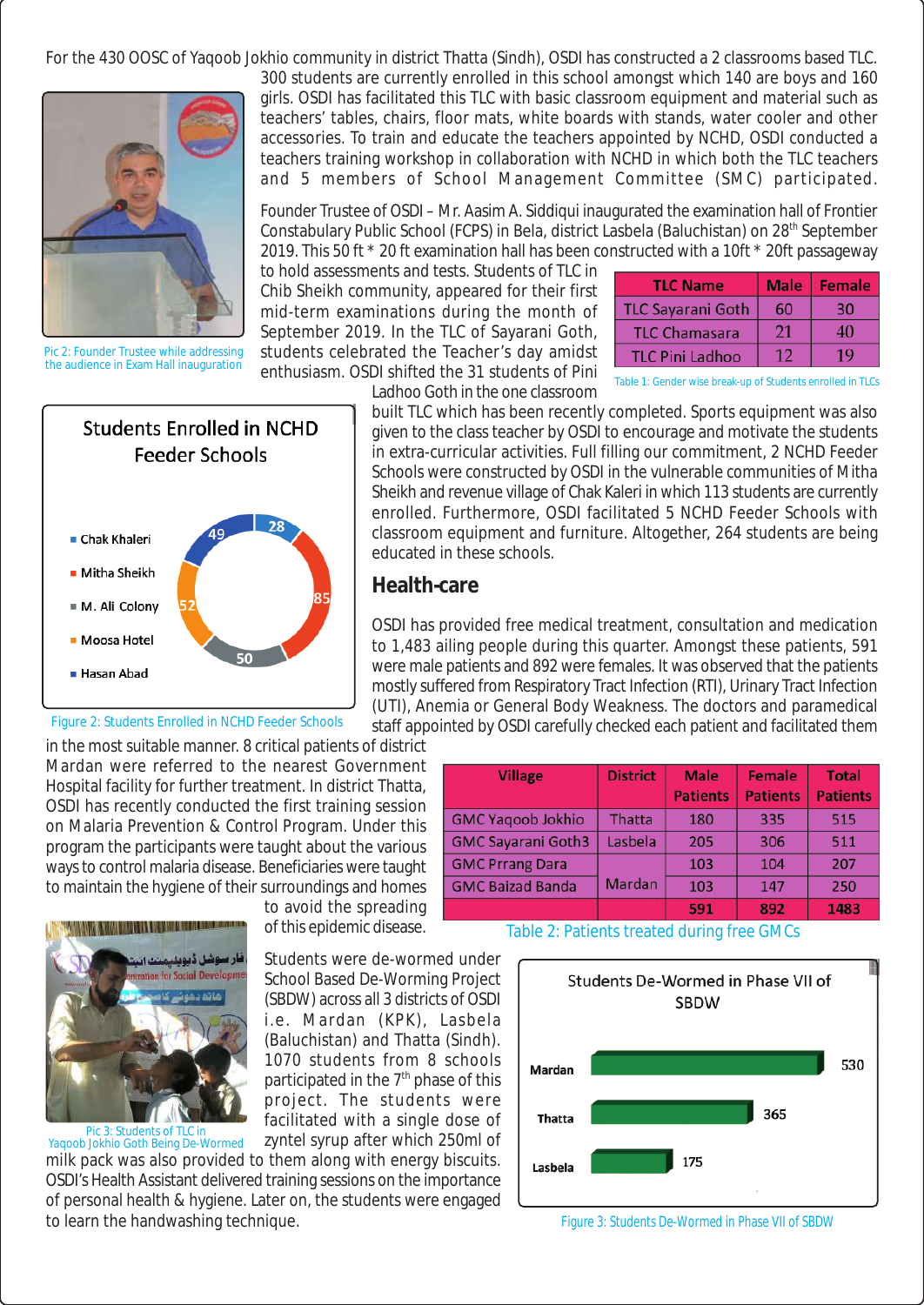### **Water Nearby Homes (WNH)**

In the focused communities of Baizad Banda and Boday Qabar in district Mardan (KPK) and in the community of Kareer Goth in district Lasbela (Baluchistan); OSDI has provided water storage tanks within this quarter. Since, the community

| <b>Village</b>        | <b>District</b> | No. of HH | No. of<br><b>Beneficiaries</b> |
|-----------------------|-----------------|-----------|--------------------------------|
| <b>Baizad Banda 1</b> | Mardan          | 35        | 245                            |
| <b>Baizad Banda 2</b> |                 | 12        | 84                             |
| <b>Boday Qabar</b>    |                 | 30        | 210                            |
| <b>Kareer Goth</b>    | Lasbela         | 15        | 200                            |

Table 3: District wise break-up of Beneficiaries in WNH

Manager Programs of OSDI – Mr. Sheheryar N. Khan conducted a detailed Broad Based Community Meeting (BBCM) in the community of Yaqoob Jokhio in district Thatta (Sindh) in which more 54 males and 35 females participated. He talked about the various issues being faced by the villagers regarding water poverty, sanitation, unhygienic living conditions, infrastructure, health, education, livelihood, and others. He invited the community members to work as collaborative partners in all sustainability creation activities of OSDI.

of Baizad Banda is unevenly located hence, 2 separate water facilities have been drilled; dividing the community in Baizad Banda1 and Baizad Banda2. OSDI has built cemented water storage tanks having the capacity to store upto 11,080 liters of water for the water facilities of district Mardan (KPK). On the other hand, a plastic water storage tank was placed in Kareer Goth having the capacity to store 6,000 liters of water. Upon completion or placement of the water storage tanks the villagers are now able to grow some fresh vegetables within the communities.



Pic 4: BBCM Being Conducted by Manager Programs of OSDI

**Health & Hygiene (H&H)**

OSDI regularly conducts awareness sessions on highlighting the importance of personal and environmental hygiene in order to remain safe from communicable and non-communicable diseases. Health team of OSDI aggressively visits the



Figure 4: Beneficiaries Trained in H&H

focused communities, schools and public gatherings to educate the rural people about the benefits involved in maintaining cleanliness of not only their own self but also others by lowering the factors that result in exposure to diseases. The people are sensitized to avoid usage of Ghutka and cigarette; rather spend the amount on consuming vegetables or fruits. Demonstrations on proper hand wash technique are taught to people of all ages. Basic hygiene tips are delivered such as take bath daily, tooth brush twice a day, comb hair daily, wear clean clothes, wash-hands before and after every meal especially after sanitation, etc. Females are mainly targeted to clean the livestock sheds daily along with their homes and ensure kitchen utensils are properly washed before cooking.

**Natural Resource Mangement (NRM)**

First phase of OSDI's plantation campaign has begun in the

newly intervened community of Yaqoob Jokhio in district Thatta (Sindh). During this phase, OSDI has distributed 120 plants amongst 40 households. These plants comprise of fruit and non-fruit trees such as Neem and Jaman. The remaining plants have been sowed in the OSDI's built Temporary Learning Center (TLC) within this community and others have been randomly placed to further beautify the village.

According to the experts, the soil of district Thatta is water-logged and damp hence, the selection of following plants was made to positively contribute towards the climate change. In near future, 100 Moringa (Sohanja) plants shall also be planted within this community.



Figure 5: Neem and Jaman Plants Distributed in Phase I – District Thatta